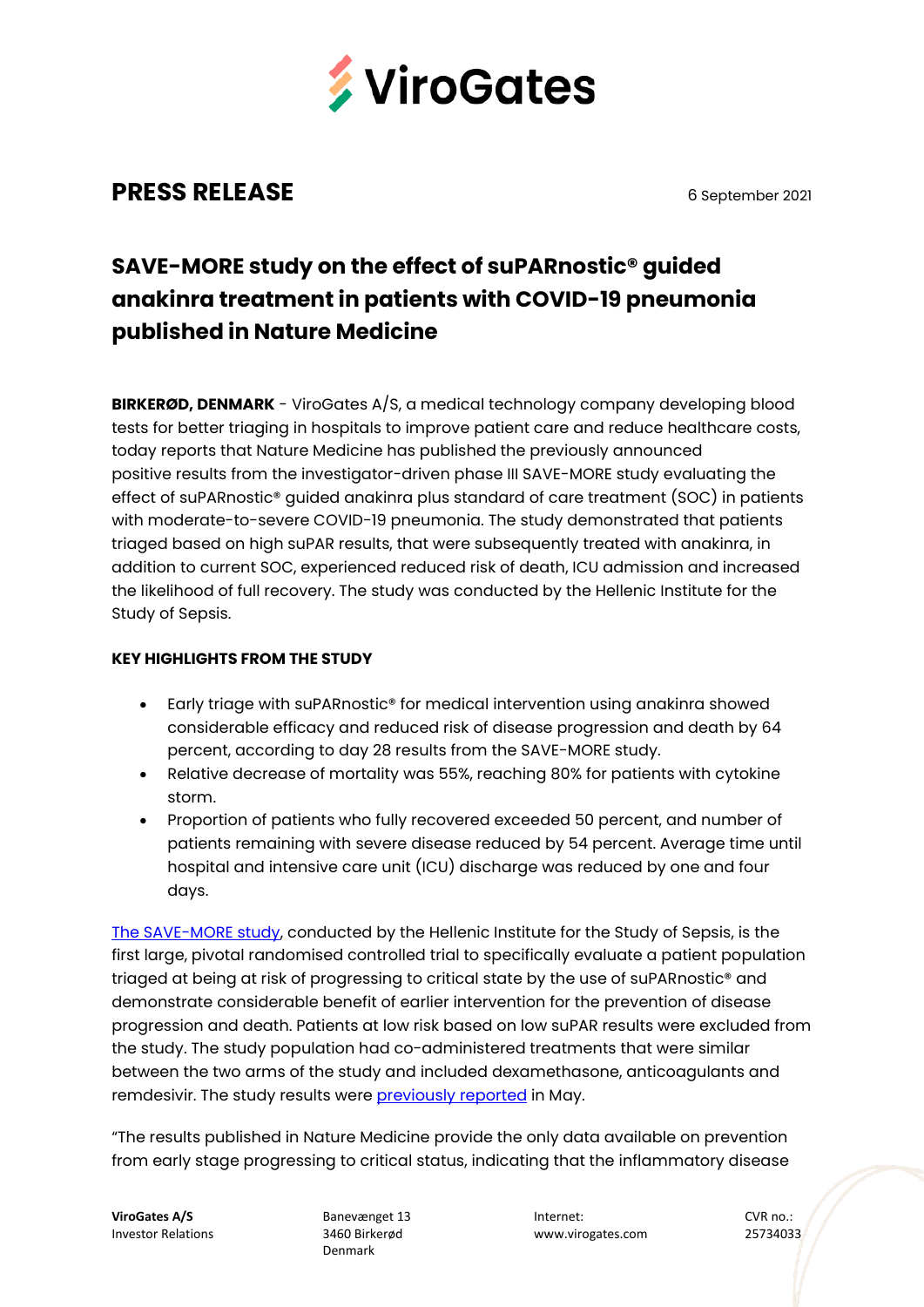needs to be treated earlier with a specifically targeted approach to IL-1 alpha and IL-1β," said lead investigator **Evangelos J. Giamarellos-Bourboulis, Professor of Internal Medicine and Infectious Diseases, National and Kapodistrian University of Athens, President of the European Shock Society, and Chairman of the European Sepsis Alliance.**

**Jakob Knudsen, CEO of ViroGates, said:** "Publication of the SAVE-MORE study results in Nature Medicine demonstrates the clinical importance of the data achieved. Using suPARnostic® to guide the use of pharmaceutical intervention with anakinra demonstrates the ability to intervene in an important pathway, the IL-1 in COVID-19. The study further shows how physicians can use suPARnostic® to guide treatment and reserve intervention for patients that are benefitting from the dampening of their inflammatory response. We can see that this leads to more effective treatment and more effective use of scarce hospital resources. "

#### **About ViroGates**

ViroGates A/S is an international medical technology company developing and marketing blood test products under the suPARnostic® brand for better triaging in hospitals to improve patient care, reduce healthcare costs and empower clinical staff. The company was founded in 2000. Headquartered in Denmark, ViroGates' sales force covers the Nordics, Spain, and France, while distributors serve other markets. ViroGates' shares (VIRO) are listed on Nasdaq First North Growth Market Denmark. For more information, please visit www.virogates.com.

#### **About suPAR and suPARnostic®**

suPAR is the biomarker detected by ViroGates' suPARnostic® products and is a protein in plasma, measurable in every human being. suPAR is considered a general risk status biomarker indicating disease presence, disease severity and progression, organ damage and mortality risk across disease areas such as cardiovascular diseases, kidney diseases, type 2 diabetes, cancer, etc. Strong scientific evidence from more than 750 clinical trials and studies show that the higher the level of suPAR, the worse the prognosis for the patient. The suPARnostic® products can be used to support healthcare professionals in making clinical decisions on hospitalization or discharge of acute care patients. The increasing demands on health systems globally and tightening healthcare budgets necessitate efficiency improvements and innovative solutions in hospitals. The use of suPAR in clinical routine in emergency departments can improve patient care and reduce healthcare costs by increasing the number of discharges by up to 34% and reducing the average hospital length-ofstay by up to 6% without affecting mortality. suPARnostic® TurbiLatex is currently available on Roche Diagnostics' cobas® instruments, Siemens Healthineers ADVIA® XPT and Atellica® instruments and the Abbott Labs Architect™ and Alinity™ instruments. ViroGates works with partners to develop solutions for other platforms.

#### **About SAVE-MORE**

SAVE-MORE [\(NCT04680949\)](https://clinicaltrials.gov/show/NCT04680949%22%20/o%20%22Current%20version%20of%20study%20NCT04680949%20on%20ClinicalTrials.gov); suPAR-Guided Anakinra Treatment for Management of Severe Respiratory Failure by COVID-19, is a large, pivotal, confirmatory, phase III randomized controlled trial (RCT) in over 600 hospitalised patients. The trial aims to evaluate the efficacy and safety of early start of anakinra guided by suPAR in patients with LRTI by SARS-CoV-2 in improving the clinical state of COVID-19 over 28 days, as measured by the ordinal scale of the 11-point World Health Organization (WHO) clinical progression scale (CPS). Anakinra was administered at a dose of 100mg/day SC for up to 10 days. Of 1,060 patients screened, 606 patients were randomised 2:1 across

Denmark

**ViroGates A/S** Banevænget 13 Internet: CVR no.: Investor Relations 3460 Birkerød www.virogates.com 25734033